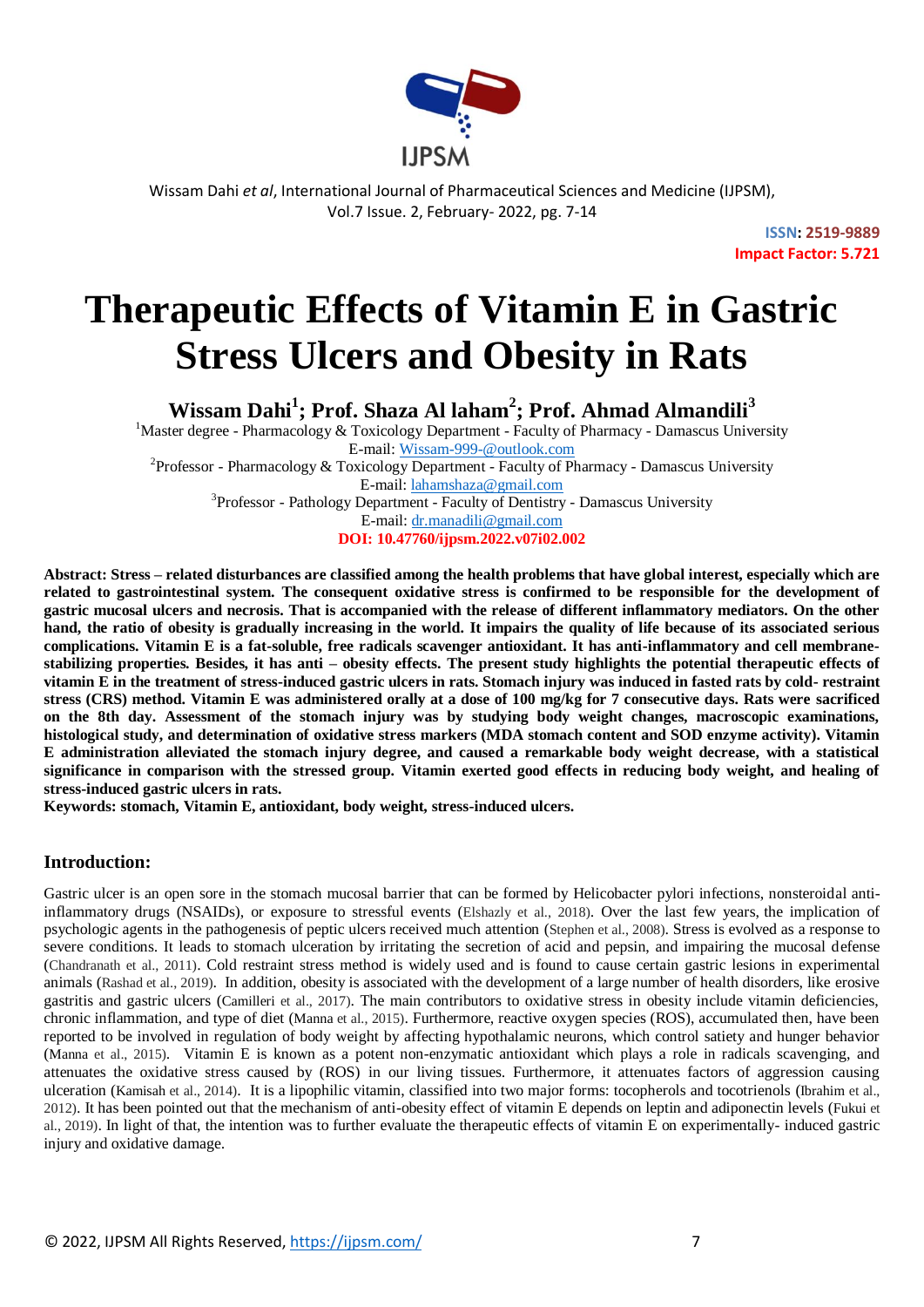

> **ISSN: 2519-9889 Impact Factor: 5.721**

# **Materials and Methods:**

#### *Animals*

Female and male wistar albino rats weighing 119-303 g were used in this study. The animals were purchased from the Scientific Research Center, Damascus, Syria. The animals were kept at controlled environmental conditions (temperature  $23\pm2$  °C, humidity 55±15%, under a 12 h light/dark cycle). They were left for one week for adaptation before any experimental procedures. They had free access to diet and water ad libitum. All methods performed in this study were in accordance with regulatory guidance of the care and use of experimental animals**.**

#### *Drugs*

Vitamin E acetate SD 50 (BASF) was used in this study. This product can produce a milky suspension in water. Stock solutions were freshly prepared daily and used for feeding.

# **Experimental design**

#### *Induction of Ulcer*

Rats were fasted for 24 hours prior to the experiment in mesh-bottomed cages to minimize coprophagia with free access to water (Turkyilmaz et al., 2019). All animals were put into individual tubular restraint cages of wire mesh. They were placed in a refrigerator at (4  $C<sup>+</sup>±1$ ) for 2 hours (Arsić et al., 2010). The door of the refrigerator was opened every 0.5 hours for inspection and follow-up (Turkyilmaz et al., 2019).

All experiments were performed during the same time of the day to avoid variations due to diurnal rhythms of putative regulators of gastric functions. All groups received either the drug or vehicle after they were subjected to CRS. Vitamin E was orally administered once daily for seven consecutive days, except for the normal control group, (they were kept in room temperature and were not exposed to any stress).

# *Treatment Groups*

Animals were randomly divided into 3 groups:

**Group1**. Normal control (NC): (9 rats in this group) received oral vehicle (water).

**Group 2**. Cold restraint stress (CRS): (8 rats in this group) received oral vehicle (water).

**Group 3**. Vitamin E (E100): (9 rats in this group) received Vitamin E (100 mg/kg) (Turkyilmaz et al., 2019).

#### *Tissue collection and preparation*

After seven days of treatment, animals were sacrificed under deep ether anesthesia, and a midline incision was made. The stomach was isolated, then opened along the greater curvature, and stretched moderately on a cork board after washing with saline. Gastric mucosa was examined by naked eye and magnifying lens. A precise evaluation of the lesions was made, then each specimen was fixed in 13% formalin. Stomach tissue samples were stored at −80 °C for further analysis.

# *Clinical findings*

Rats were checked daily for body weight, behavioral changes, and food intake. body weight was measured at regular time intervals from day 0 to 7. Changes of body weight (%) were calculated.

# *Macroscopic scoring*

Number and severity of gastric lesions were scored according to the following criteria (Arsić et al., 2010):

0: no lesion, 1: mucosal edema and petechiae, 2:  $(1-5)$  small lesions  $(1-2 \text{ mm})$ ,  $3:$  > 5 small lesions or 1 intermediate lesion  $(3-4)$ mm),  $4 \ge 2$  intermediate lesions or 1 gross lesion (> 4 mm), and 5: perforated ulcers.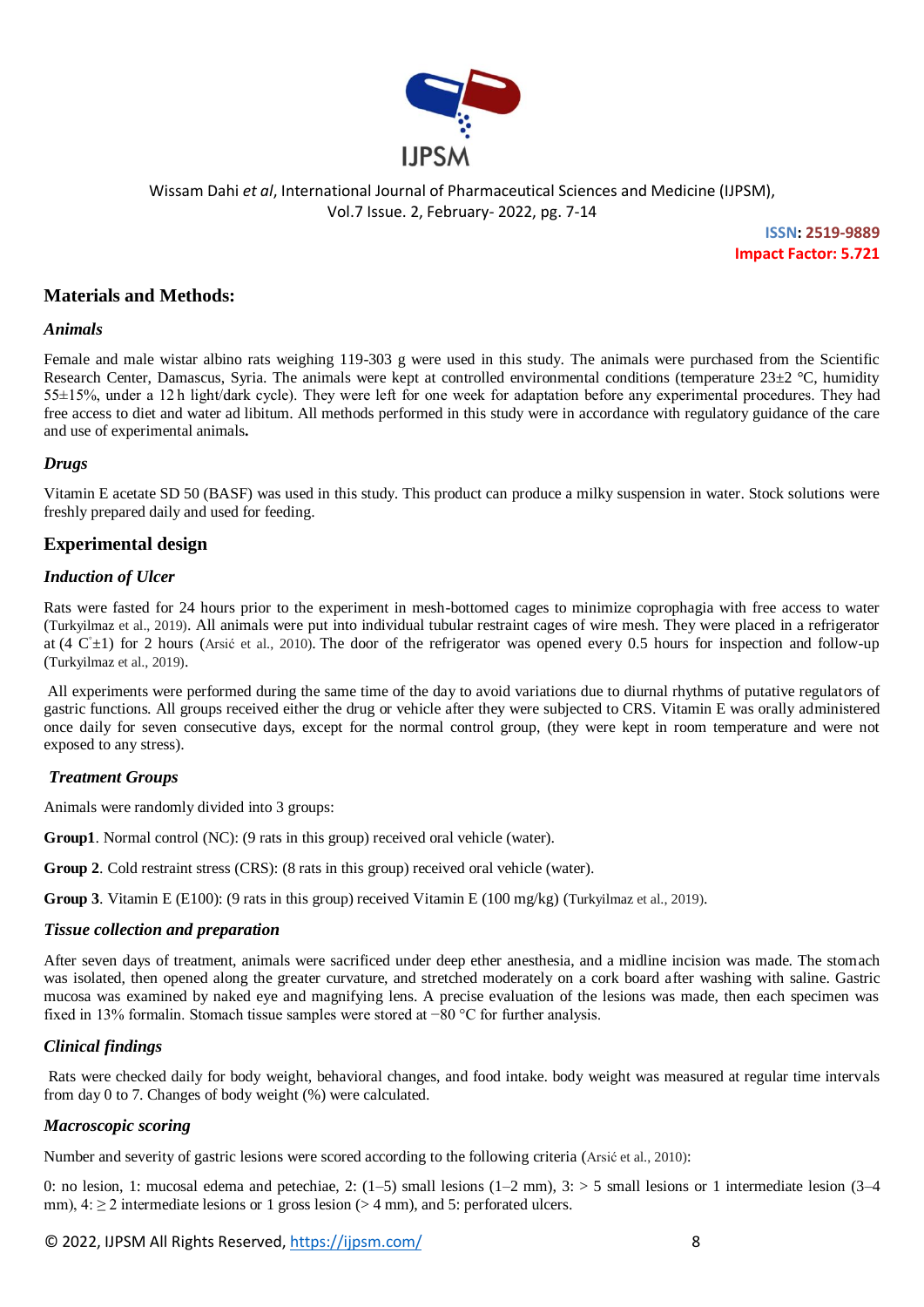

**ISSN: 2519-9889 Impact Factor: 5.721**

Each lesion was considered as an ulcer to calculate the following parameters:

**Degree of ulceration**= total ulcer score/ No. of animals ulcerated (Nwafor et al., 2000).

**ulcer index (UI)**= total ulcer score / No. of animals in group.

It was expressed as:  $UI \pm SD$  (standard deviation) (Arsić et al., 2010).

**Curative ratio** =  $[1 - (UI treated/UI allocated) \times 100]$  (Nwafor et al., 2000).

#### *Biochemical assays*

Accurately weighed tissues of stomach were homogenized in cold phosphate-buffered saline (pH 7.4, 50 mmol) to prepare 10 % tissue homogenate. The suspension was divided into two portions. The first one was used for the measurement of malondialdehyde (MDA). The second part was centrifuged for 20 min at 4 °C. The resultant supernatant was used for SOD activity determination**.**

#### *Estimation of lipid peroxidation*

Detection of malondialdehyde (MDA) (the end resultant of lipid peroxidation) by a colorimetric reaction with thiobarbituric acid (TBA), is a highly sensitive indicator for assessment of the mucosal injury in gastric tissue exposed to oxidative stress (Zemmouri et al., 2017). In brief, 0.5 ml of stomach tissue homogenates were mixed with 2 ml of TBA reagent containing 0.375% TBA, 15% trichloroacetic acid and 0.25 N HCl. Samples were boiled for 15 min, cooled and centrifuged. The absorbance of the supernatant was spectrophotometrically read at 532 nm, using an extinction coefficient of  $1.56 \times 10^5$  /M cm.

Final Concentration of unknown sample/gram tissue =  $100 \times \mu M$  LPO equivalent/gram tissue (Patil et al., 2014).

#### *Estimation of superoxide dismutase (SOD) activity*

The method is as follows: First, a certain amount of pyrogallol solution (60 mmol in 1 mmol HCl,  $37^{\circ}$ C) was thoroughly mixed with pH 7.4 Tris-HCl buffer (0.05 M, pH 7.4) containing 1 mM Na2EDTA. The volume was adjusted to 3000 μl using the buffer. The A325 nm value of the mixture without a sample was measured every 30 s for 5 min at 37 °C. Afterward, we repeat the exact previous step with the addition of the sample. Enzyme activity, which matches the amount of enzyme that suppresses the auto-oxidation of pyrogallol by 50%, was calculated and expressed per mg of protein (Li X et al., 2012).

#### *Histopathological observations*

A portion of the stomach of each rat was fixed in 13% formalin. The specimens were embedded in paraffin wax and cut into sections of 5 mm thickness. The sections were stained with hematoxylin and eosin (H and E) dye for the histopathological study. The histological sections were examined by an experienced pathologist who was blinded to the treatment for: grade and type of inflammation (score: 0-4) presence of epithelial erosions (score: 0-2), presence of epithelial ulcers (score: 0-1), edema in the lamina propria (score: 0-1), blood vessels congestion (score: 0-5), epithelial atrophy (score: 0-1), and epithelial hyperplasia (score: 0-1), yielding a maximum total score of 15 (Li WF et al., 2014).

#### *Statistical analysis*

Data analyses were performed using Prism (version 8) statistical package. Data were expressed as means  $\pm$  SEM. Different groups were compared using one-way analysis of variance (ANOVA) followed by Sidak test for multiple comparisons of parametric data, and Kruskal–Wallis test followed by Dunn test for multiple comparisons of non-parametric data. P values < 0.05 were considered statistically significant**.**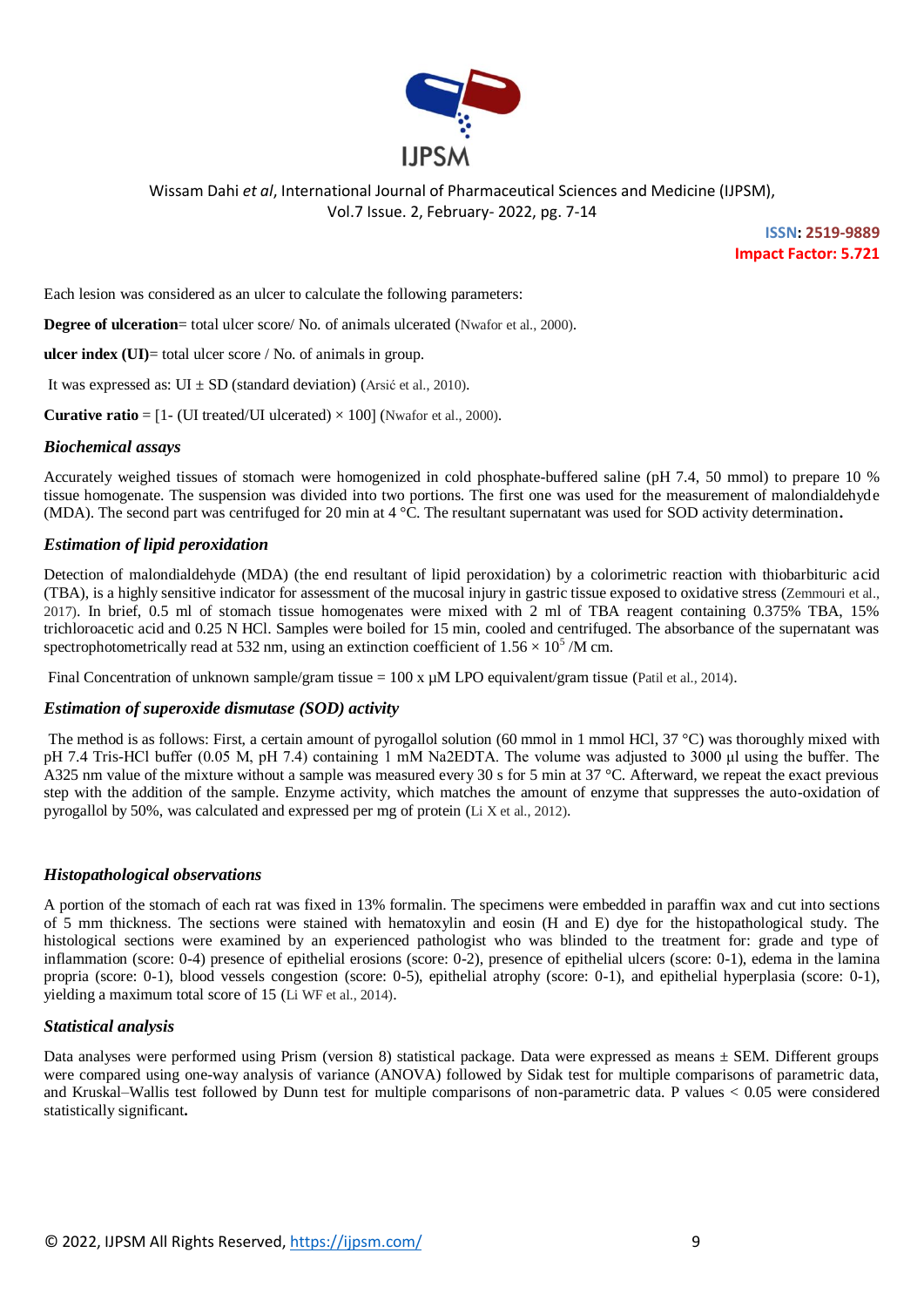

> **ISSN: 2519-9889 Impact Factor: 5.721**

# **RESULTS**

#### *Clinical findings, general observation, and body weight changes*

After 24 h of induction of ulcer, most animals developed soft feces and progressively body weight loss, with weakness and decreased food intake. At the end of the experiment, body weight of CRS group was reduced by (-1.51%) compared with that of the NC group, which revealed body weight increase by  $(+2.82%)$  with no statistical significance (p=0.1654). Group (E100) revealed a significant decrease in body weight by (-10.76%) compared to CRS group (p=0.0078). (Table. 1).

Some rats died during the experiment. That is likely due to haemorrhagic or perforated stomach lesions.

| <b>Parameter</b><br>Group | Initial body weight | <b>Final body weight</b> | Body weight change % |
|---------------------------|---------------------|--------------------------|----------------------|
| NC                        | $170.7 \pm 17.52$   | $173.9 \pm 15.11$        | $2.82 \pm 1.57$      |
| <b>CRS</b>                | $160 \pm 13.82$     | $158 \pm 14.63$          | $-1.51 \pm 1.9$      |
| E100                      | $181.8 \pm 16.24$   | $172 \pm 18.03$          | $-10.76\pm2.43$ **   |

#### **Table. 1: Effect of vitamin E on the body weight in stress - induced ulcer in rats**

\*\* P<0.01 compared to CRS group.

# *Macroscopic scoring*

NC group stomachs obviously revealed healthy mucosa in most samples. Two samples showed some tiny pinpoint lesions. In contrast, darkened reddish hemorrhagic lesions were observed in CRS group samples, with variant forms and sizes. Also, there was a generalized hyperemia in the gastric mucosa. CRS extensively increased the ulcer index (P<0.0001) compared to NC group.

Vitamin E significantly decreased the ulcer index compared to CRS group (P=0.004). (66.68 %) curative ratio was recorded. (Table. 2, Figure. 1, Figure. 2).

| <b>Parameter</b> | <b>Ulcer severity</b> | <b>Ulceration Degree</b> | <b>Curative ratio</b> |  |  |
|------------------|-----------------------|--------------------------|-----------------------|--|--|
| Group            |                       |                          |                       |  |  |
| NC               |                       | 15                       |                       |  |  |
| <b>CRS</b>       | 32                    |                          |                       |  |  |
| E <sub>100</sub> | 12                    |                          | 66.68%                |  |  |

|  |  | Table.2: Effect of vitamin E on gastric parameters in stress - induced ulcer in rats |  |  |
|--|--|--------------------------------------------------------------------------------------|--|--|
|  |  |                                                                                      |  |  |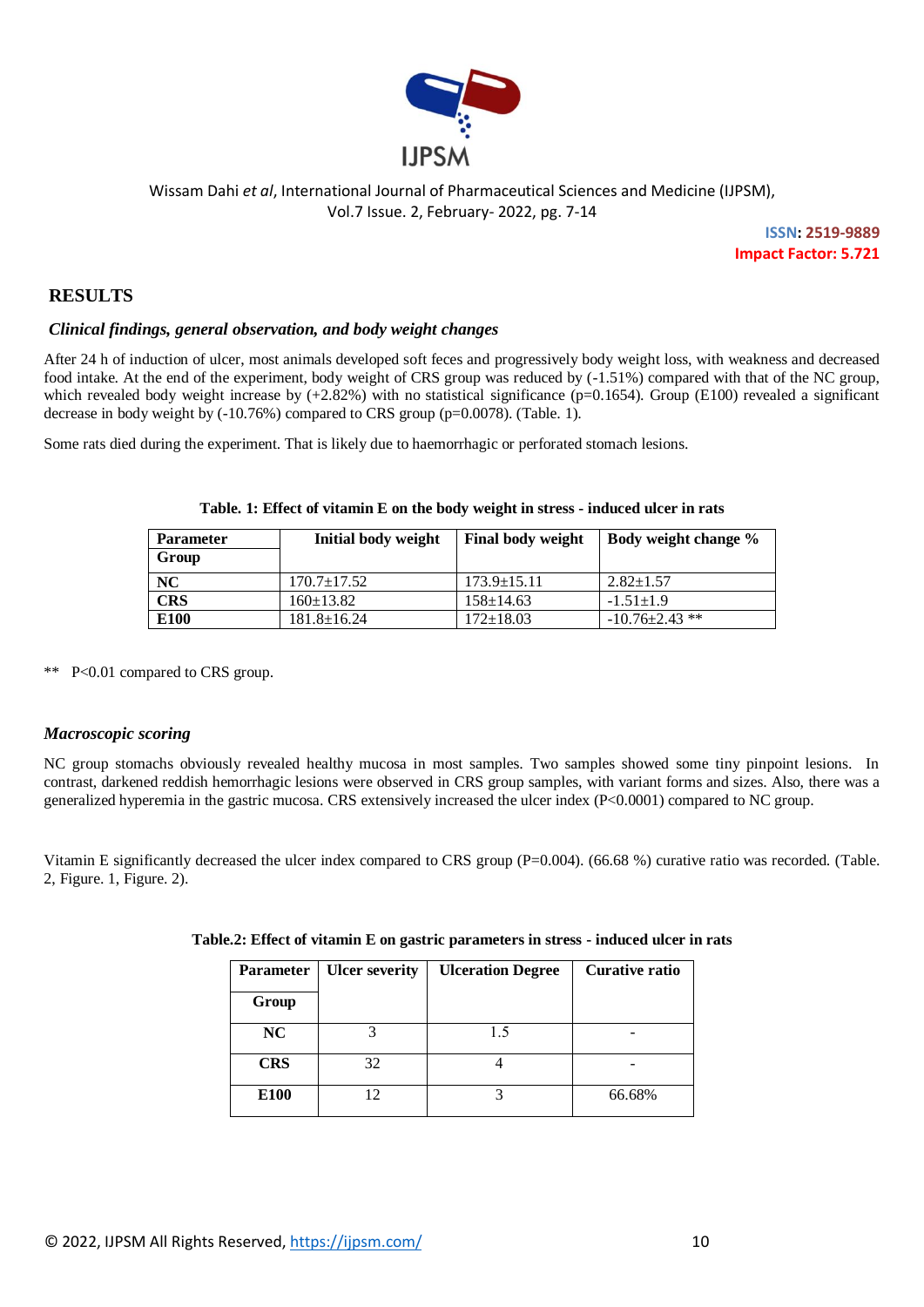

> **ISSN: 2519-9889 Impact Factor: 5.721**



# **Figure.1: Effect of vitamin E on ulcer index in stress - induced ulcer in rats**

\*\*\*\*  $p<0.0001$  compared to NC group;  $\sim p<0.01$  compared to CRS group







**Figure.2: Macroscopic morphology changes in the gastric mucosa.** a, NC group (grade0); b, NC group (grade1); c, CRS group (grade 4); d, (E100) group (grade 0); e, (E100) group (grade 4).

# *Histopathological study*

Histological evaluation of gastric specimens in stress - induced ulcerated rats had manifested an extensive damage to the gastric mucosa (deep erosions and ulcers), severe blood vessels congestion, edema in the lamina propria, inflammatory cells infiltration in the submucosal layer, with high scores of microscopic damage when compared to NC group (P<0.0001).

Significant histologic improvement was observed in  $(E100)$  group when compared to CRS group (P=0.0005). (Table. 2, Figure. 3).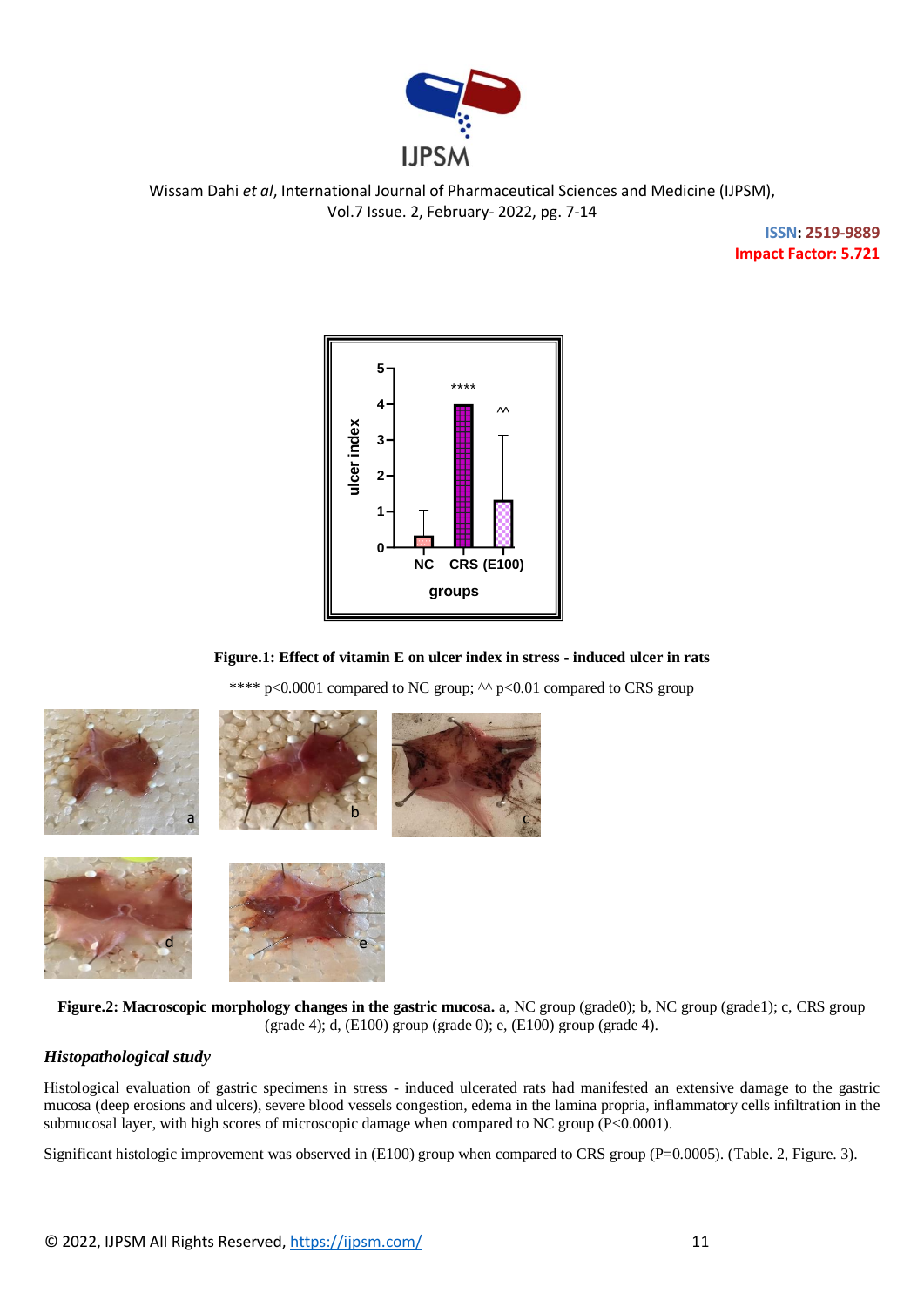

**ISSN: 2519-9889 Impact Factor: 5.721**

| group            | Edema<br>$(score 0-1)$ | epithelial<br><b>Hyperplasia</b><br>(score 0-1) | <b>Blood</b><br><b>vessels</b><br>congestion<br>$(score 0-5)$ | <b>Epithelial</b><br>erosion<br>$(score 0-2)$ | <b>Epithelial</b><br>ulceration<br>$(score 0-1)$ | <b>Inflammation</b><br>infiltration<br>$(score 0-4)$ | epithelial<br><b>Atrophy</b><br>$(score 0-1)$ | <b>Total</b><br><b>Scores</b><br>15 |
|------------------|------------------------|-------------------------------------------------|---------------------------------------------------------------|-----------------------------------------------|--------------------------------------------------|------------------------------------------------------|-----------------------------------------------|-------------------------------------|
| NC               | $0(0-1)$               | $0(0-1)$                                        | $4(4-4)$                                                      | $0(0-1)$                                      | $0(0-0)$                                         | $1(0-3)$                                             | $0(0-0)$                                      | $6(5-9)$                            |
| <b>CRS</b>       | $1(0-1)$ ###           | $1(0-1)$                                        | $5(5-5)$ ##                                                   | $2(0-2)$                                      | $0(0-1)$ ##                                      | $3(0-4)$                                             | $0(0-1)$ #                                    | $11(11 -$<br>12)<br>####            |
| E <sub>100</sub> | $1(0-1)$               | $0(0-0)$ **                                     | $4(2-4)$<br>****                                              | $1(0-1)$                                      | $0(0-0)$ **                                      | $1.5(0-4)$                                           | $0(0-1)$ ***                                  | $7(2-8)$<br>***                     |

#### **Table.2: Effect of vitamin E on the microscopic score in stress - induced gastric ulcer in rats**

The table shows median values followed by minimum and maximum scores (in brackets).  $\#H\#p<0.0001$   $\#H\#p<0.001$   $\#H\#p<0.001$ P<0.01 # P<0.05 compared to NC group. \*\*\*\* p<0.0001 \*\*\* P<0.001 \*\* P<0.01



**Figure. 3: Histological appearance of stomach tissue sections.** A, NC group (grade 6); B, CRS group (grade 10); C, (E100) group  $(\text{grade } 4).$ 

# *Biochemical investigations*

CRS caused oxidative cascade in rats' stomachs; it was assessed by lipid peroxides (LPO) levels and SOD activity measurement.

#### *Stomach MDA content:*

CRS group showed a significant elevation in MDA levels compared to NC group  $(P< 0.0001)$ . Meanwhile, rats received vitamin E (E100 group) revealed decreased MDA levels compared to CRS group, but with no statistical significance ( $P=0.0558$ ). (Figure. 4).

#### *Stomach superoxide dismutase (SOD) activity*

Rats exposed to stress substantially showed decreased SOD activity in stomach tissues compared to NC group (P<0.0001). Administration of vitamin E noticeably enhanced the enzyme activity compared to CRS group (P<0.0001). (Figure. 4).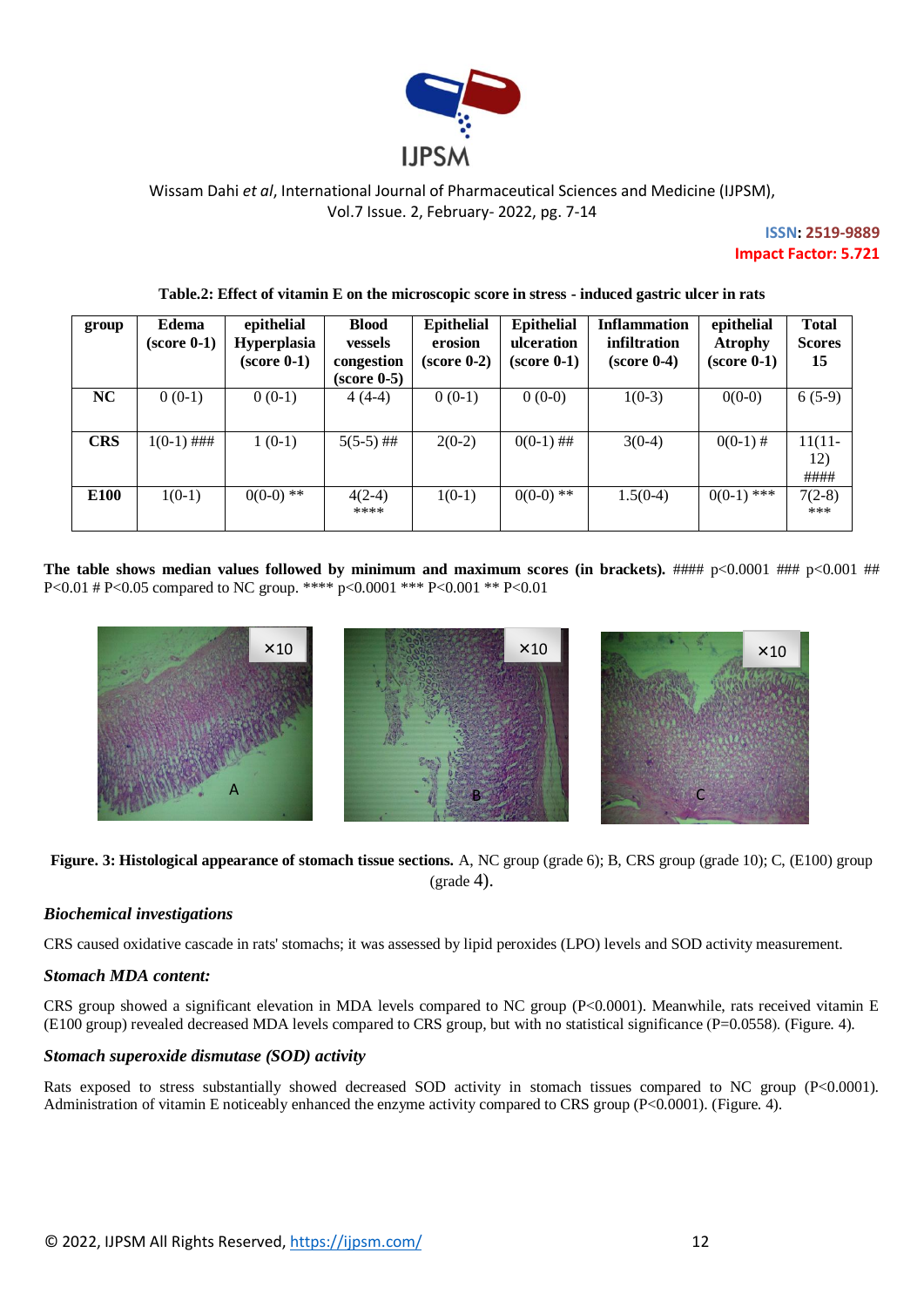

# **ISSN: 2519-9889 Impact Factor: 5.721**



#### **Figure.4: Effect of vitamin E on lipid peroxides levels and SOD activity in stress - induced ulcer in rats**

\*\*\*\*  $p<0.0001$  compared to NC group;  $\lambda$   $\lambda$   $p<0.0001$  compared to CRS group

# **Discussion**

stress ulcers, one of the most common health problems that affect people of all ages around the world (Azlina MF et al., 2019). Previous studies declared that oxidative stress and cells hypoxemia are the causes of gastric ulcer pathogenesis, secondary to the accumulation of ROS. It leads to injuries in different cellular structures including proteins, lipids, and DNA (Khoshnoud et al., 2020).

Many experimental models of ulceration mimicking the disease in human have been recommended to test the potential effects of different drugs. CRS synergistically with fasting in rats is one of the most common employed methods (Rashad et al., 2019). Therefore, we applied this technique in this study.

The present results confirmed that CRS produces an oxidative stress status accompanied with severe inflammatory response in rats. That was illustrated by body weight loss, reduction in food intake, and gastric mucosal damage. Macroscopic results revealed characteristic acute lesions such as mucosal edema, patchy hemorrhagic ulcers and erosions. That appeared by a significant increase in ulceration parameters, which is in agreement with many studies (Bahadir et al., 2016). Moreover, that was associated with changes in biomarkers which include a significant elevation in MDA levels by 155%, and a notable depletion in SOD activity by 81% compared to NC group. That was in harmony with the findings of Elsaed et al. They attributed that to the overproduction of ROS which mediate the cascade of stress-induced mucosal harm (Elsaed et al., 2018).

Administration of vitamin E caused a considerable loss of body weight by 613% compared to NC group. That can be elucidated by the study of Alcalá et al. They declared that vitamin E reduces triglycerides levels, and causes a significant enlargement in the adipocyte size. Therefore, circulating free fatty acids will not be then redirected to other tissues (Alcalá et al., 2015). Zhao et al. pointed out that treatment with tocotrienol attenuates high-fat diet-induced obesity and inflammatory cytokines production in mice (Fukui et al., 2019). Furthermore, treatment with vitamin E markedly diminished gastric mucosal damage that stress induced. That gets along with the findings of Nur Azlina et al (Nur Azlina et al., 2009). They imputed that to the capacity of vitamin E to inhibit lipid peroxidation by trapping free radicals and interrupting their work. As an anti-oxidant, vitamin E decreased gastric MDA content by 20%, and significantly improved the activity of SOD by 414% compared to CRS group. That is in concordance with the study of Shah et al (Shah et al., 2009).